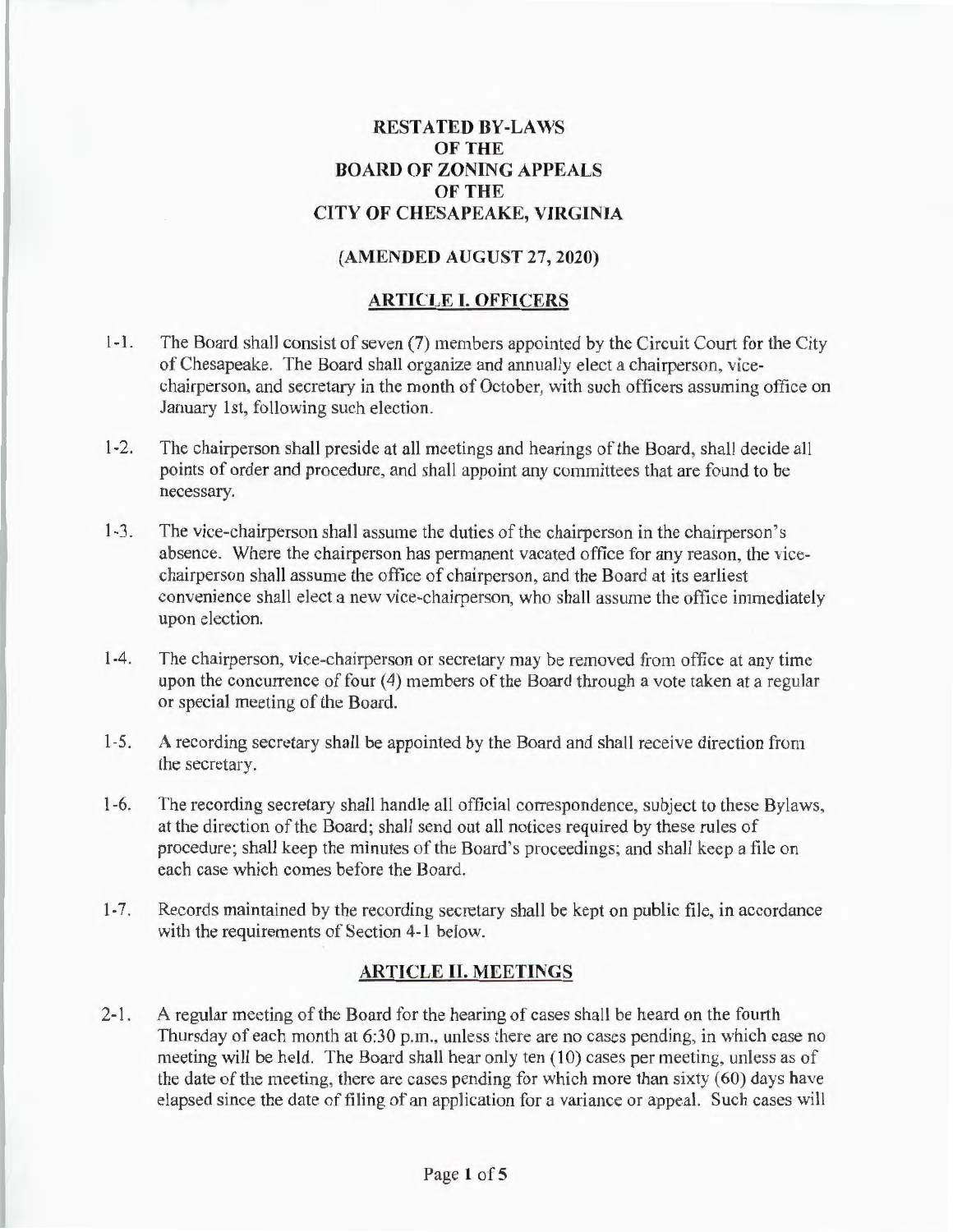be heard by the Board regardless of their number to ensure that the Board complies with Section 3-6 below. The Board may, for the reasons stated, resolve at any regular or special meeting to alter the date, time, or place of a forthcoming meeting, or in its discretion cancel a scheduled meeting, provided that all pending cases are heard within the time required by law and all affected parties have notice of the meeting change. The November and December meetings shall be combined on a date decided by the Board during its October meeting.

- 2-2. Special meetings may be called by the chairperson, provided that at least five (5) days written notice is given to each Board member.
- 2-3. To hold a public meeting, a quorum of at least four (4) members must be in attendance. Pursuant to Code of Virginia § 15.2-2312, to reverse any order, requirement, decision, or determination of the Zoning Administrator, or to decide in favor of the applicant on any matter before it, or grant any variance to the application of the Zoning Ordinance, the concurring vote of a majority of the membership of the board shall be necessary. In cases involving an appeal of the Zoning Administrator's order, requirement, decision, or determination only, if the Board's attempt to reach a decision results in a tie vote, the matter may be carried over to the next scheduled meeting at the request of the person filing the appeal. If the person filing the appeal does not request a continuance to the next scheduled meeting, or that person is not present at the meeting to request a continuance, the appeal shall fail and the Zoning Administrator's decision shall be deemed upheld as a final decision of the BZA. Jn cases involving variance applications, if the Board is unable to reach a final decision after two tie votes, then the application is deemed "not approved," which is the equivalent of a denial.
- 2-4. In the conduct of business at all meetings of the Board these Bylaws shall control. Any member of the BZA may raise a point of order or procedure. The chairperson shall make all rulings on points of order or procedure. *ROBERT'S RULES OF ORDER* may be referred to as a guide where these Bylaws do not address a particular matter of procedure, but shall not be considered controlling. The ruling of the chairperson on any point of order or procedure may be appealed to the BZA, and the chairperson's ruling overturned by a vote of a majority of BZA members in attendance at the meeting. The chairperson may vote on any such appealed ruling.
- 2-5. The agenda of regular meetings of the Board generally shall consist of the following items, which are to be considered in the order listed, unless modified by a Board vote at the meeting: Call to Order, Roll Call, Approval of the Minutes of the Previous Meeting, Requests for Continuance, Old Business (matters deferred or postponed from earlier meetings), New Public Hearing Items, New Business, Review of Litigation, and Adjournment.
- 2-6. Notwithstanding anything to the contrary in these Bylaws, the chairperson, or vicechairperson if the chairperson is unable to act, may cancel any meeting if he finds and declares that weather or other conditions are such that it is hazardous for members to attend the meeting. Any applications pending for such cancelled meetings shall be automatically continued to the Board's next regular meeting. Subsequent meetings to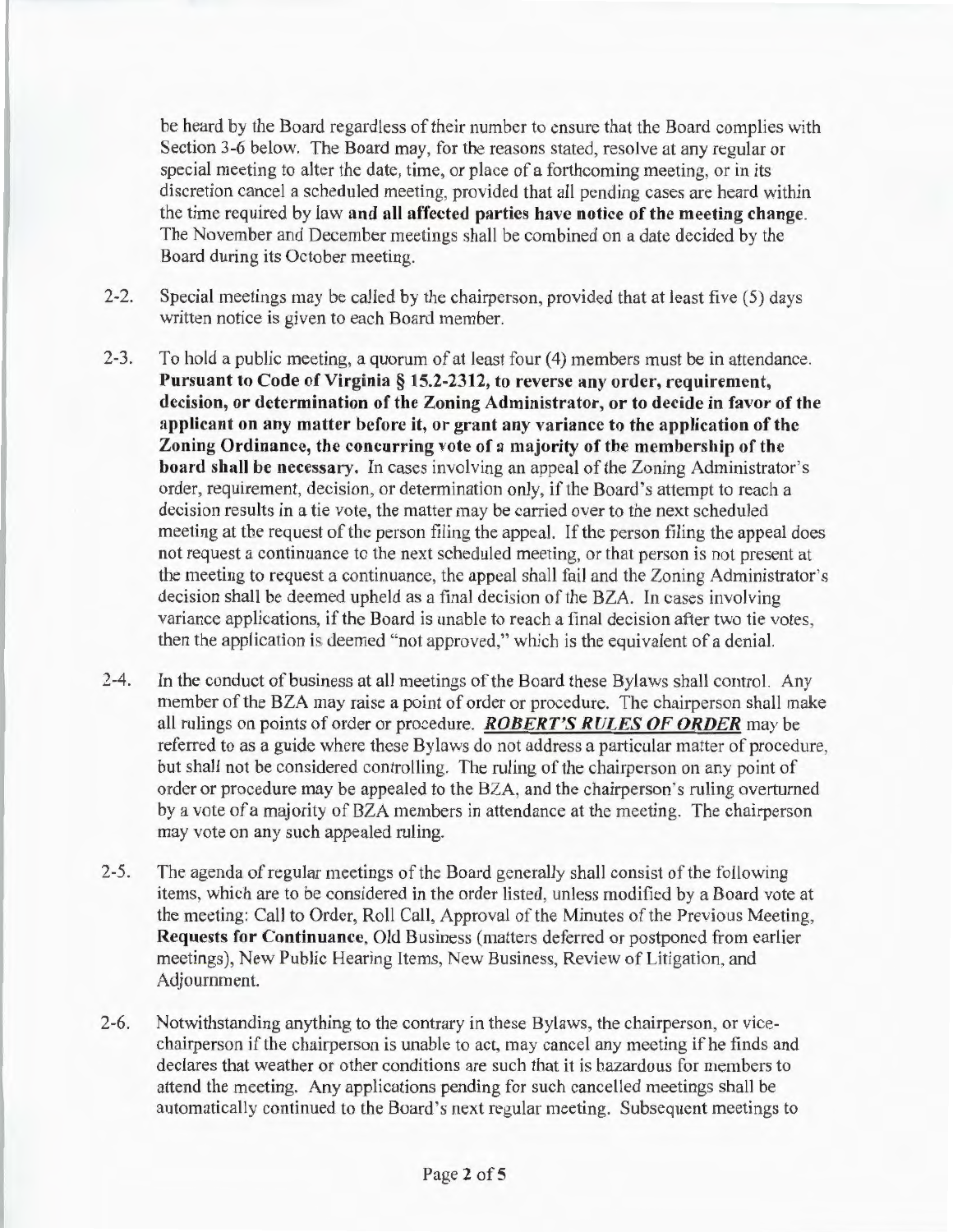which applications have been continued may be cancelled in the event the chairperson, or vice-chairperson acting in his place, finds that any such hazardous condition(s) still exists. All findings of emergency shall be communicated to the members, applicants, and the press as promptly as possible. All hearings and other matters previously advertised for such meeting shall be conducted at the continued meeting and no further advertisement is required.

# ARTICLE III. PROCEDURE FOR HEARING CASES

- 3-1. Applications for variances may be made by any property owner, tenant, government official, department, board, or bureau. Such application shall be made to the Zoning Administrator. The application and accompanying maps, physical surveys, plans, or other information shall be transmitted to the recording secretary of the BZA who shall place the matter on the agenda to be acted upon by the Board. Application shall be made on the forms provided by the Zoning Administrator, and the applicant shall furnjsh such other documents and information as the recording secretary may require ensuring that the Board is fully advised regarding the matter. No application shall be valid unless made on a form provided by the Zoning Administrator. The Recording Secretary shall review each application and reserves the right to request additional information or deny placing the application on the agenda if the application is deemed insufficient legally or by other reason.
- 3-2. An appeal to the Board may be taken by any person aggrieved, by any officer, department, board or bureau of the City affected by any decision of the Zoning Administrator or from any order, requirement, decision, or determination made by any other administrative officer in the administration or enforcement of the Zoning Ordinance, or as permitted by Virginia law. Such appeal shall be made within thirty (30) days of the date of the Zoning Administrator's decision being appealed, **unless some** other time period is provided by the Code of Virginia, by filing an application with the Zoning Administrator. Notice of appeal shall be made on the form provided by the Zoning Administrator, and the appealing party shall furnish such other documents and information as the recording secretary may require to ensure that the Board is fully advised regarding the matter. No appeal shall be valid unless made on the form provided by the Zoning Administrator. The Record Secretary shall review each application and reserves the right to request additional information or deny placing the application on the agenda if the application is deemed insufficient legally or by other reason.
- 3-3. An application for hearing or a notice of appeal filed with the recording secretary as provided for above shall be given a case number. Applications and appeals will be identified for hearing according to the case number and street address.
- 3-4. The recording secretary shall notify all interested parties of the time scheduled for the public hearing of the case and give public notice in accordance with § 15 .2-2204 of the Code of Virginia, as amended.
- 3-5. The Board may grant continuances in its discretion for good cause shown. However, the Board shall not grant a continuance beyond ninety days from the date the application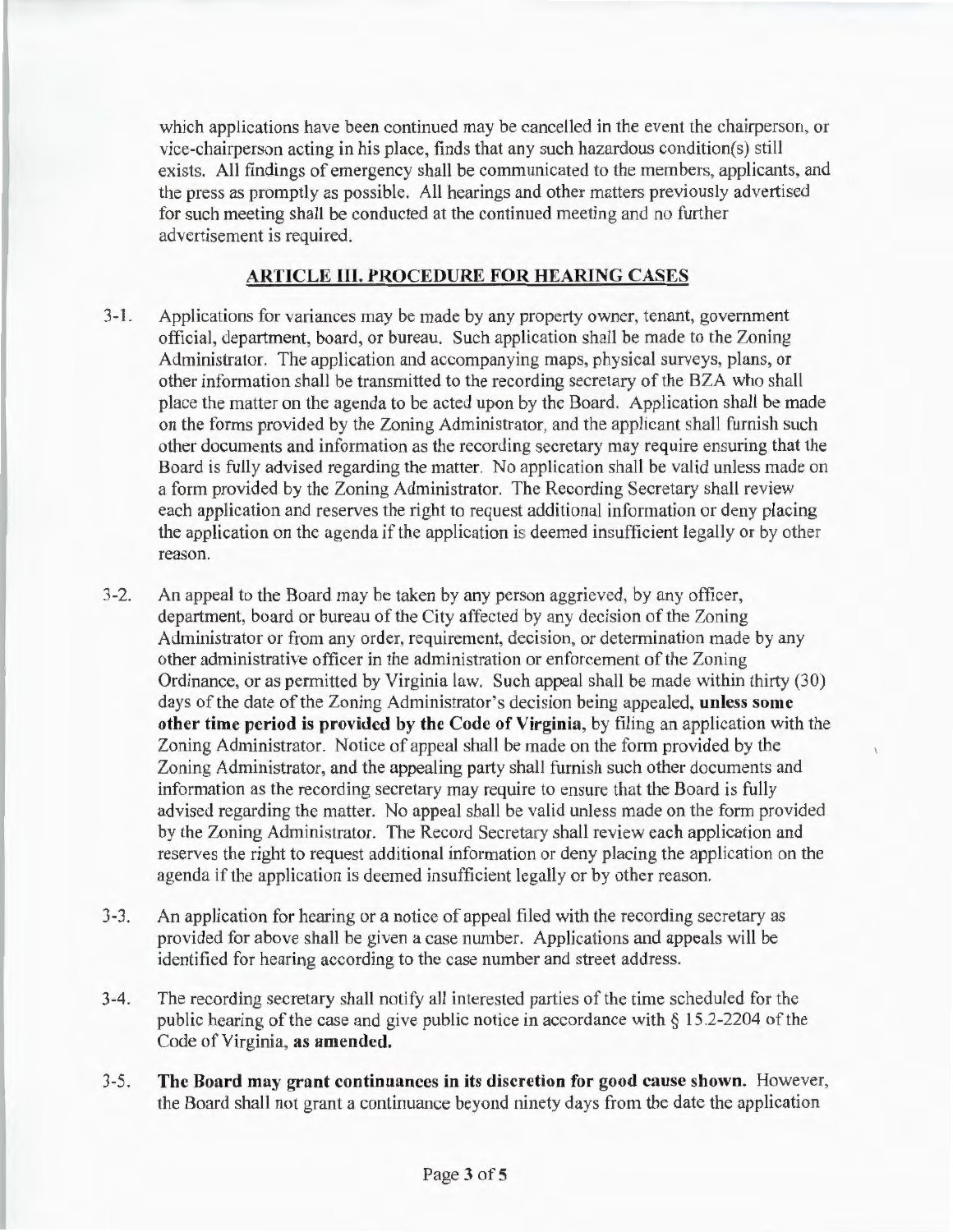or appeal was filed unless the Board makes a finding that neither the applicant nor the City will be prejudiced by continuing the matter beyond the ninety days. If the vote on a continuance request results in a tie vote, then the matter is not continued and will be heard on its merits at that meeting.

- 3-6. The person filing an application or appeal shall appear on his or her own behalf at the public hearing, or be represented by counsel or an agent. Failure of the applicant to appear may be deemed by the Board to be considered a withdrawal of the application or appeal and the Board may vote to dismiss the application from its agenda or take such other action as the Board deems appropriate. Pursuant to § 20-705 of the Zoning Ordinance, the Board shall grant an applicant one (1) rehearing where an appeal or request for a variance is denied due to the applicant's failure to appear at the first public hearing at which the appeal or variance was scheduled to be heard. If the Board denies the application on its merits, and not solely due to the applicant's failure to appear, then the matter shall not be reheard by the Board. When an application is denied due to an applicant's failure to appear, the Secretary shall state into the record that the matter will be heard again at the Board's next regularly scheduled meeting. The application will be conditionally docketed for a rehearing at the Board's next meeting, and will be removed from the agenda administratively if a request for a rehearing is not filed with the Secretary within 14 days of the Board's decision.
- 3-7. The Board Chairperson, or acting Chairperson, shall administer oaths to all applicants and speakers. Both the applicant and the City official or officials involved in an application may speak for or against an application for a total of 10 minutes for each side. For other speakers, each speaker presentation shall be limited to five (5) minutes per application. The times herein may be reduced or enlarged by the Chairperson. The Board reserves the right to ask additional questions of the speakers and the City representatives.
- 3-8. The Chairman may issue subpoenas to compel the attendance of witnesses. However, no subpoena shall be issued which allows for the examination of witnesses by applicants or City officials. The Board may ask questions of witnesses who are compelled to attend in light of the presentations made by other speakers. In requesting that a subpoena be issued, the requesting party shall state 1) the relevance of the witness to the proceeding and 2) how other means of entering information known by that witness into the BZA record would be impracticable. All requests for subpoenas shall be submitted to the BZA Secretary at least 30 days in advance of the hearing.
- 3-9. Unless otbenvise provided herein or by law, the final decision on any application or appeal to the Board shall be in the form of a motion approved by a concurring vote of a majority of the membership of the board. The Board's decision shall be made within ninety (90) days of the filing of an application for a variance or an appeal.
- 3-10. Within ten (10) calendar days of the public hearing, the recording secretary shall notify the applicant and the Zoning Administrator of the decision, and of their right to file a Petition for a Writ of Certiorari with the Circuit Court. Said notification of the right to